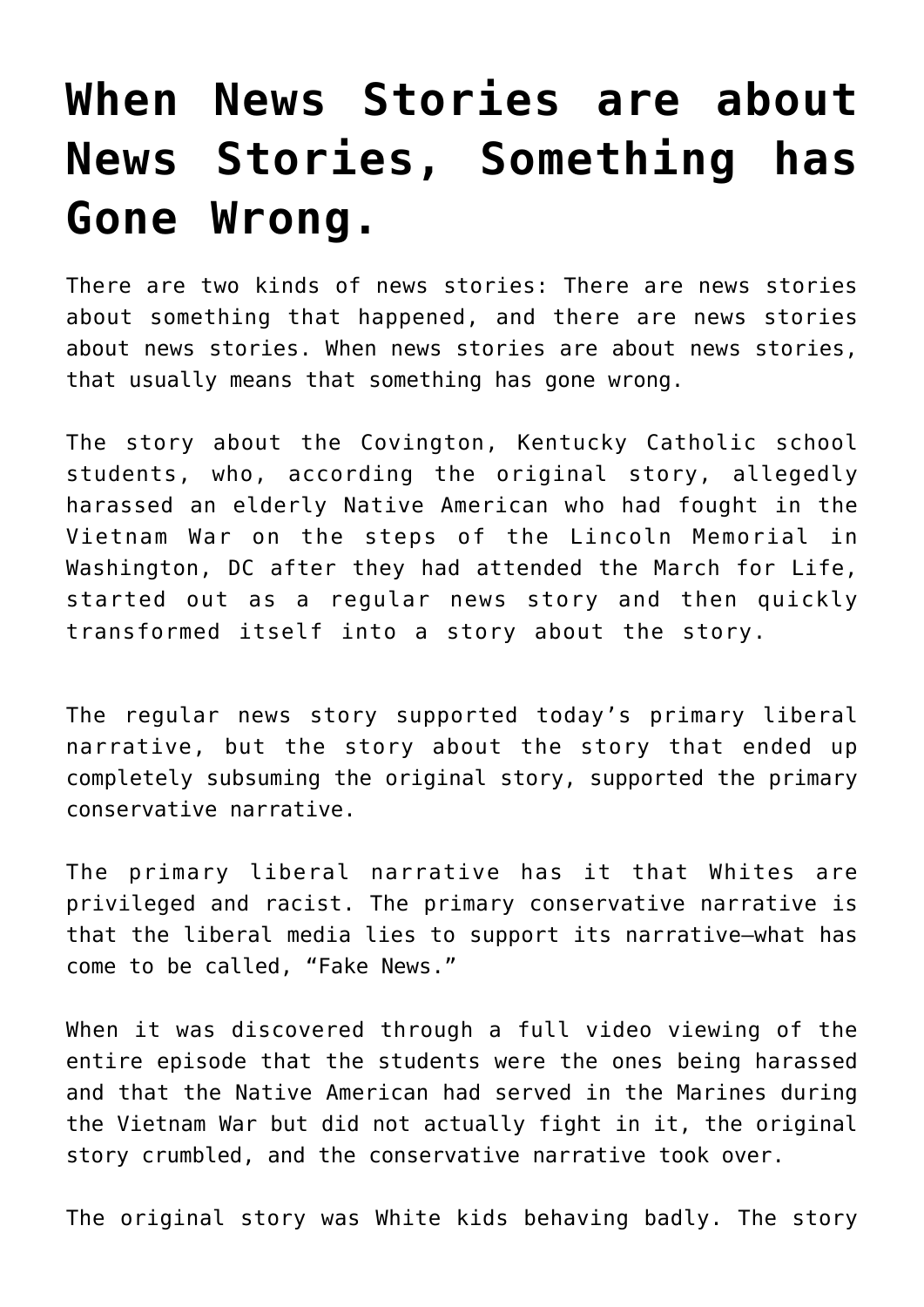about the story was the media behaving badly.

In fact, the Covington case may become the textbook case of Fake News, the one everyone points to whenever the mainstream media abandons its self-professed principles and reports the news as they would like it to be, and student Nick Sandmann the poster child of the costs of media hate speech.

The original–now discredited–story originated in an anonymous Tweet that could never constitute the basis of a story by any responsible news source. But, as *New York Times* columnist David Brooks [has pointed out,](https://www.nytimes.com/2019/01/21/opinion/covington-march-for-life.html) "the social media tail wags the mainstream media dog." Otherwise responsible reporters now routinely pass along stories from unvetted tweets if they have been widely retweeted.

A lie, when repeated often enough …

But it wasn't only the liberal media that bought the lie. So strong is the liberal media narrative that many conservatives bought it too, and none more ignominiously than the people who were supposed to have the best interests of the students at heart.

Both the Catholic school the students attended and two Catholic Bishops, apparently more concerned with their own reputations than the good of the students, issued denunciations of the actions of the students. It was their way of washing their hands of responsibility.

They apparently didn't pause to ponder the fact that handwashing has an inglorious place in the history of Christianity.

As of this writing–even as most of those who uncritically passed along the original Fake News have recanted, the school and the two Catholic dioceses have failed to issue an apology